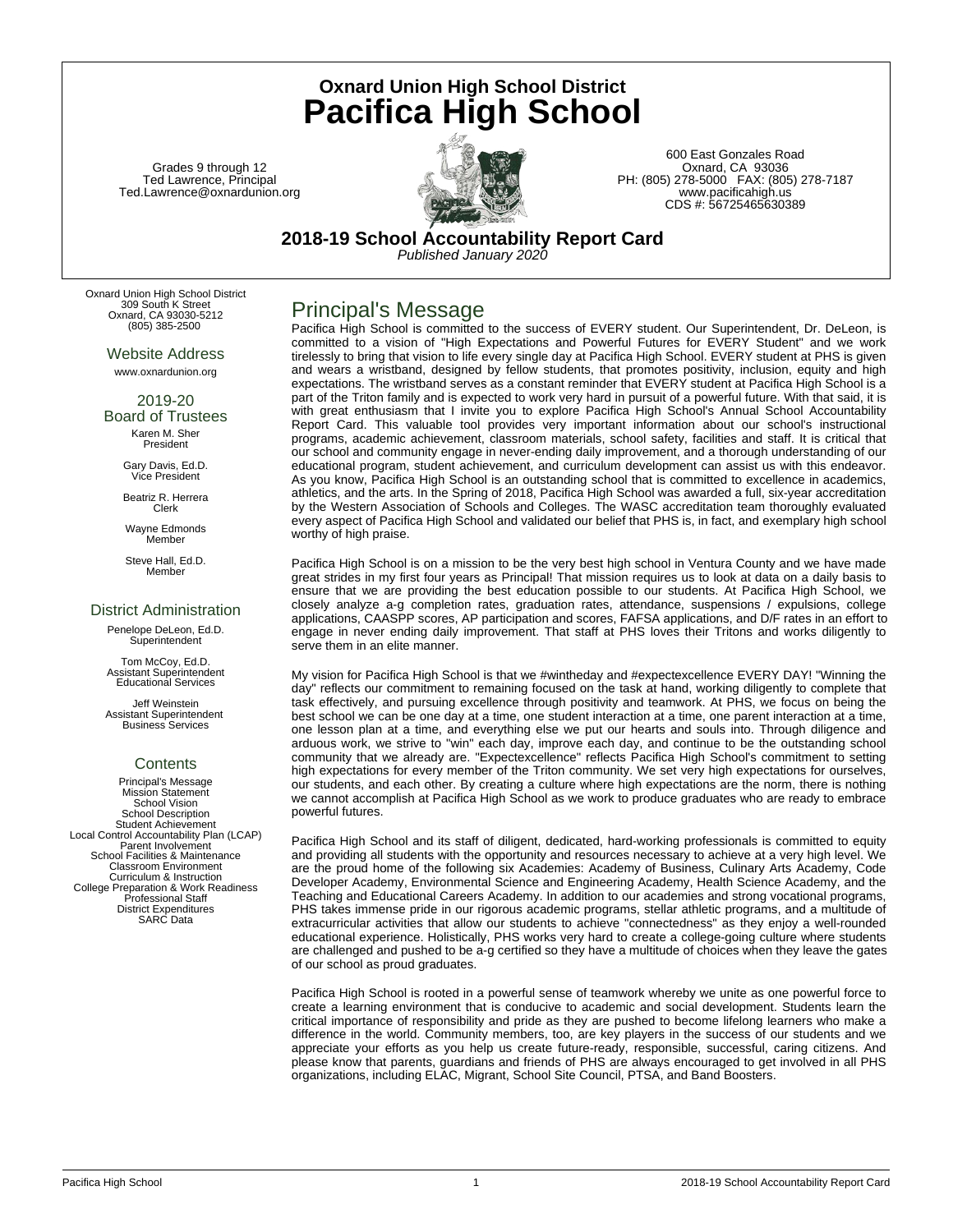## Mission Statement

Pacifica High School's "Mission Statement" is well known and referred to, by students and staff, as "The TIDE of Success".

**Tritons** Involved and Driven to Excellence

By graduation, Tritons will be:

- 1. Prepared for a future as responsible, healthy, involved citizens
- 2. Problem solvers and academic achievers
- 3. Effective communicators in diverse communities

## School Vision

#expectexcellence #wintheday

# School Description

Pacifica High School is located in the northeastern region of Oxnard and serves students in grades nine through twelve following a traditional calendar. At the beginning of the 2018-19 school year, 3099 students were enrolled, including 9.2% in special education, 17.9% qualifying for English Language Learner support, and 77.6% qualifying for free or reduced price lunch.

| Student Enrollment by Student Group / Grade Level<br>2018-19 |                          |  |                         |               |  |
|--------------------------------------------------------------|--------------------------|--|-------------------------|---------------|--|
| <b>Student Group</b>                                         | % of Total<br>Enrollment |  | Grade Level             | # of Students |  |
| Black or<br>African-Amer.                                    | 0.70%                    |  | Grade 9                 | 801           |  |
| Amer, Indian or<br>Alaska Native                             | $0.00\%$                 |  | Grade 10                | 820           |  |
| Asian                                                        | 1.10%                    |  | Grade 11                | 752           |  |
| Filipino                                                     | 1.90%                    |  | Grade 12                | 726           |  |
| Hisp. or Latino                                              | 94.30%                   |  | Ungraded                | $\Omega$      |  |
| Native Hawaiian or<br>Pacific Islander                       | 0.30%                    |  |                         |               |  |
| White                                                        | 1.10%                    |  |                         |               |  |
| Two or More Races                                            | 0.50%                    |  |                         |               |  |
| Students with<br><b>Disabilities</b>                         | 9.20%                    |  |                         |               |  |
| Socioeconomically<br>Disadvantaged                           | 77.60%                   |  |                         |               |  |
| <b>English Learners</b>                                      | 17.90%                   |  |                         |               |  |
| Foster Youth                                                 | 0.30%                    |  |                         |               |  |
| Homeless                                                     | 14.60%                   |  |                         |               |  |
|                                                              |                          |  | <b>Total Enrollment</b> | 3,099         |  |

# Student Achievement

### Physical Fitness

In the spring of each year, Pacifica High School is required by the state to administer a physical fitness test to all students in grade nine. The physical fitness test measures each student's ability to complete fitness tasks in six major areas. Students who either meet or exceed the standards in all six fitness areas are considered to be in the "healthy fitness zone." The chart reported in this document reports only the percentage in each category, not a cumulative total of the results for categories 4 of 6 and 5 of 6. Comparative district and state results can be found at the CDE's website.

#### Physical Fitness Test Percentage of Students Meeting California Fitness Standards 2018-19

| 2000-0                                                                        |                                          |           |           |  |  |
|-------------------------------------------------------------------------------|------------------------------------------|-----------|-----------|--|--|
|                                                                               | Percentage of Students Meeting Standards |           |           |  |  |
| Grade Level Tested Four of Six Fitness Five of Six Fitness Six of Six Fitness | <b>Standards</b>                         | Standards | Standards |  |  |
| Ninth                                                                         | 19.5                                     | 19.0      | 33.5      |  |  |

*Note: Percentages are not calculated and double dashes (--) appear in the table when the number of students tested is ten or less, either because the number of students in this category is too small for statistical accuracy or to protect student privacy.*

### California Assessment of Student Performance and Progress

The California Assessment of Student Performance and Progress (CAASPP) System includes the Smarter Balanced Summative Assessments (SBAC) for students in the general education population, and the California Alternate Assessments (CAAs) for students with the most significant cognitive disabilities. Only eligible students may participate in the administration of the CAAs. CAAs items are aligned with alternative achievement standards, which are linked with the Common Core State Standards (CCSS). CAASPP results are a measure of how well students are mastering California's standards in English language arts/literacy (ELA) and mathematics, and are given to grades three through eight and grade eleven. SBAC tests assess student<br>performance in ELA/Literacy and mathematics utilizing performance in ELA/Literacy and mathematics utilizing computer-adaptive tests and performance tasks, and CAAs test items are aligned with alternative achievement standards which are linked with the Common Core State Standards (CCSS).

The CAASPP results shown in this report include overall results comparing the school, district and state scores as well as the school's overall score in each applicable subgroup. Results are shown only for subgroups with ten students or more taking the exam. For those categories that are blank in the tables, no students met subgroup criteria. More information on CAASPP can be found on the California Department of Education's website www.cde.ca.gov/ta/tg/ca/.

| CAASPP Test Results in ELA and Mathematics - All Students  |                                                                                                        |       |           |       |              |       |
|------------------------------------------------------------|--------------------------------------------------------------------------------------------------------|-------|-----------|-------|--------------|-------|
|                                                            | Percent of Students Scoring at Proficient or<br>Advanced<br>(meeting or exceeding the state standards) |       |           |       |              |       |
|                                                            | School<br><b>District</b>                                                                              |       |           |       | <b>State</b> |       |
|                                                            | $17 - 18$                                                                                              | 18-19 | $17 - 18$ | 18-19 | $17 - 18$    | 18-19 |
| English-Language Arts/Literacy<br>(grades $3-8$ and $11$ ) | 43.0                                                                                                   | 43.0  | 47.0      | 50.0  | 50.0         | 48.0  |
| Mathematics<br>(grades $3-8$ and $11$ )                    | 18.0                                                                                                   | 21.0  | 29.0      | 29.0  | 38.0         | 37.0  |

*Note: Percentages are not calculated when the number of students tested is ten or less, either because the number of students in this category is too small for statistical accuracy or to protect student privacy.*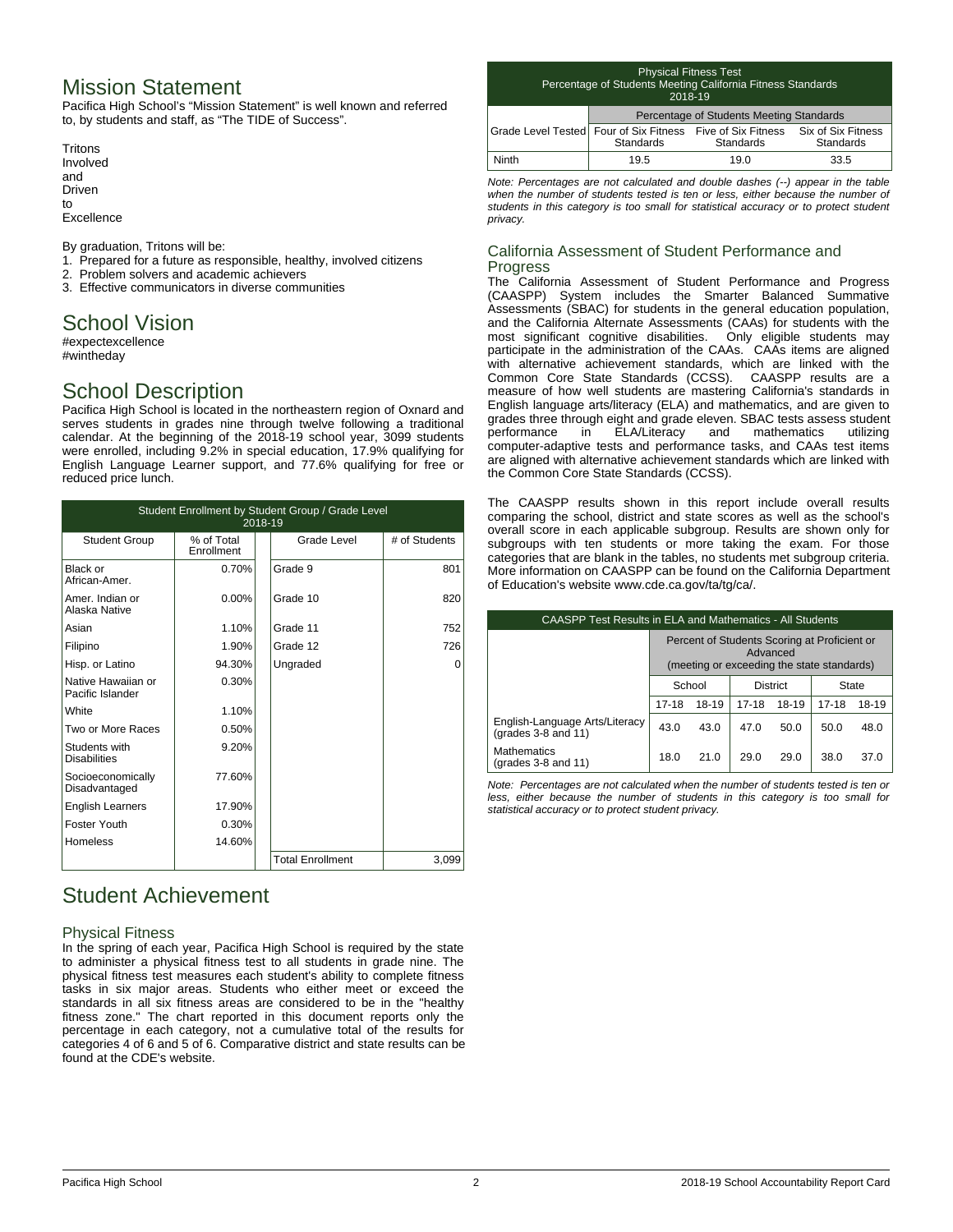|                                                   | CAASPP Test Results in ELA by Student Group (2018-19) |          |          |                        |                                                                  |
|---------------------------------------------------|-------------------------------------------------------|----------|----------|------------------------|------------------------------------------------------------------|
| <b>Student Groups</b>                             | Total<br>Enrollment                                   | # Tested | % Tested | % Not<br><b>Tested</b> | % Meeting<br>or<br>Exceeding<br><b>State</b><br><b>Standards</b> |
| <b>All Students</b>                               | 706                                                   | 687      | 97.31    | 2.69                   | 42.94                                                            |
| Male                                              | 340                                                   | 328      | 96.47    | 3.53                   | 33.54                                                            |
| Female                                            | 366                                                   | 359      | 98.09    | 1.91                   | 51.53                                                            |
| Black or<br>African-Amer.                         | 13                                                    | 13       | 100.00   | 0.00                   | 53.85                                                            |
| Amer. Indian or<br>Alaska Native                  |                                                       |          |          |                        |                                                                  |
| Asian                                             | $\overline{a}$                                        | --       | --       | --                     | $\overline{a}$                                                   |
| Filipino                                          | 17                                                    | 17       | 100.00   | 0.00                   | 94.12                                                            |
| Hisp. or Latino                                   | 651                                                   | 632      | 97.08    | 2.92                   | 40.51                                                            |
| Native Hawaiian or<br>Pacific Islander            |                                                       |          |          |                        |                                                                  |
| White                                             | --                                                    | --       | --       | --                     | $\overline{a}$                                                   |
| Two or More Races                                 | --                                                    | $-$      | --       | --                     | --                                                               |
| <b>English Learners</b>                           | 208                                                   | 204      | 98.08    | 1.92                   | 11.76                                                            |
| Socioeconomically<br>Disadvantaged                | 562                                                   | 545      | 96.98    | 3.02                   | 40.18                                                            |
| Students with<br><b>Disabilities</b>              | 60                                                    | 59       | 98.33    | 1.67                   | 3.39                                                             |
| <b>Students Receiving</b><br>Migrant Ed. Services | 12                                                    | 12       | 100.00   | 0.00                   | 16.67                                                            |
| Foster Youth                                      | --                                                    | $-$      | --       | --                     | $-$                                                              |
| <b>Homeless</b>                                   | 168                                                   | 158      | 94.05    | 5.95                   | 37.97                                                            |

| CAASPP Test Results in Mathematics by Student Group (2018-19) |                     |          |          |                        |                                                                  |
|---------------------------------------------------------------|---------------------|----------|----------|------------------------|------------------------------------------------------------------|
| <b>Student Groups</b>                                         | Total<br>Enrollment | # Tested | % Tested | % Not<br><b>Tested</b> | % Meeting<br>or<br>Exceeding<br><b>State</b><br><b>Standards</b> |
| <b>All Students</b>                                           | 705                 | 685      | 97.16    | 2.84                   | 20.58                                                            |
| Male                                                          | 340                 | 327      | 96.18    | 3.82                   | 16.51                                                            |
| Female                                                        | 365                 | 358      | 98.08    | 1.92                   | 24.30                                                            |
| Black or<br>African-Amer.                                     | 13                  | 13       | 100.00   | 0.00                   | 23.08                                                            |
| Amer. Indian or<br>Alaska Native                              |                     |          |          |                        |                                                                  |
| Asian                                                         | --                  | --       | --       | --                     | --                                                               |
| Filipino                                                      | 17                  | 17       | 100.00   | 0.00                   | 47.06                                                            |
| Hisp. or Latino                                               | 650                 | 630      | 96.92    | 3.08                   | 18.89                                                            |
| Native Hawaiian or<br>Pacific Islander                        | $-$                 | --       |          |                        |                                                                  |
| White                                                         | --                  | --       | --       | --                     | --                                                               |
| Two or More Races                                             | --                  |          |          |                        | --                                                               |
| <b>English Learners</b>                                       | 207                 | 203      | 98.07    | 1.93                   | 3.94                                                             |
| Socioeconomically<br>Disadvantaged                            | 562                 | 544      | 96.80    | 3.20                   | 19.12                                                            |
| Students with<br><b>Disabilities</b>                          | 60                  | 59       | 98.33    | 1.67                   | 3.39                                                             |
| <b>Students Receiving</b><br>Migrant Ed. Services             | 12                  | 12       | 100.00   | 0.00                   | 8.33                                                             |
| Foster Youth                                                  | --                  | --       |          |                        | $-$                                                              |
| Homeless                                                      | 168                 | 157      | 93.45    | 6.55                   | 18.47                                                            |

*Note: ELA/Mathematics test results include the Smarter Balanced Summative Assessment and the CAA. The "Percent Met or Exceeded" is calculated by taking the total number of students who met or exceeded the standard on the Smarter Balanced Summative Assessment plus the total number of students who met the standard (i.e., achieved Level 3 – Alternate) on the CAAs divided by the total number of students who participated in both assessments.*

*Note: Double dashes (--) appear in the table when the number of students is ten or less, either because the number of students in this category is too small for statistical accuracy or to protect student privacy.*

*Note: The number of students tested includes all students who participated in the test whether they received a score or not; however, the number of students tested* *is not the number that was used to calculate the achievement level percentages. The achievement level percentages are calculated using only students who received scores.*

| <b>CAASPP Test Results in Science for All Students</b> |                                                                                                     |       |                                  |     |     |     |
|--------------------------------------------------------|-----------------------------------------------------------------------------------------------------|-------|----------------------------------|-----|-----|-----|
|                                                        | Percent of Students Scoring at Proficient or Advanced<br>(meeting or exceeding the state standards) |       |                                  |     |     |     |
|                                                        | School<br><b>District</b><br>State                                                                  |       |                                  |     |     |     |
|                                                        | $17-18$                                                                                             | 18-19 | 18-19<br>18-19<br>17-18<br>17-18 |     |     |     |
| Science<br>(grades $5, 8$ ,<br>and $10$ )              | N/A                                                                                                 | N/A   | N/A                              | N/A | N/A | N/A |

*Note: Cells with N/A values do not require data.*

*Note: This is a placeholder for the California Science Test (CAST) which was administered operationally during the 2018-19 school year. However, these data are not available for including in the 2018-19 SARC posting due February 1, 2020. These data will be included in the SARC 2019-20 posting due February 1, 2021.*

# Local Control Accountability Plan (LCAP)

As part of the new Local Control Funding Formula, school districts are required to develop, adopt, and annually update a three-year Local Control and Accountability Plan (LCAP). The following components of this SARC address some of the priorities identified in the District's LCAP:

Conditions of Learning (Basic Services) – State Priority 1: Degree to which teachers are appropriately assigned and fully credentialed in the subject areas and for the pupils they are teaching; pupils have access to standards-aligned Instructional materials and school facilities are maintained in good repair. Covered in *Teacher Assignment*, including the Teacher Credentials & Misassignments chart; *Instructional Materials*, including the Textbooks chart; and *School Facilities & Maintenance*, including the Campus Description and School Facility Good Repair Status charts.

Conditions of Learning (Implementation of State Standards) – State Implementation of academic content and performance standards adopted by the state board for all pupils. Not covered in the School Accountability Report Card.

Parental Involvement – State Priority 3: Efforts to seek parent input in decision making, promotion of parent participation in programs for unduplicated pupils and special need subgroups. Covered in *Parent Involvement.*

Pupil Achievement – State Priority 4: Performance on standardized tests, score on Academic Performance Index, share of pupils that are college and career ready, share of English learners that become English proficient, English learner reclassification rate, share of pupils that pass Advanced Placement exams with a 3 or higher, and share of pupils determined prepared for college by the Early Assessment Program. Covered in *California Assessment of Student Performance and Progress*, including the CAASPP charts.

Engagement (Pupil Engagement) – State Priority 5: School attendance rates, chronic absenteeism rates, middle school dropout rates, high school dropout rates, and high school graduation rates. Covered in *Dropout & Graduation Rates*, including the Dropout chart; and *Graduation Requirements*, including the Graduation Rate chart for high schools only.

School Climate – State Priority 6: Pupil suspension rates, pupil expulsion rates, other local measures including surveys of pupils, and parents and teachers on the sense of safety and school connectedness. Covered in *Discipline & Climate for Learning*, including Suspension & Expulsion chart; and *School Site Safety Plan.*

Conditions of Learning (Course Access) – State Priority 7: Pupil enrollment in a broad course of study that includes all of the subject areas. Not covered in the School Accountability Report Card.

Other Pupil Outcomes – State Priority 8: Pupil outcomes in the subject areas. Covered in *Physical Fitness*, including the Physical Fitness Test chart.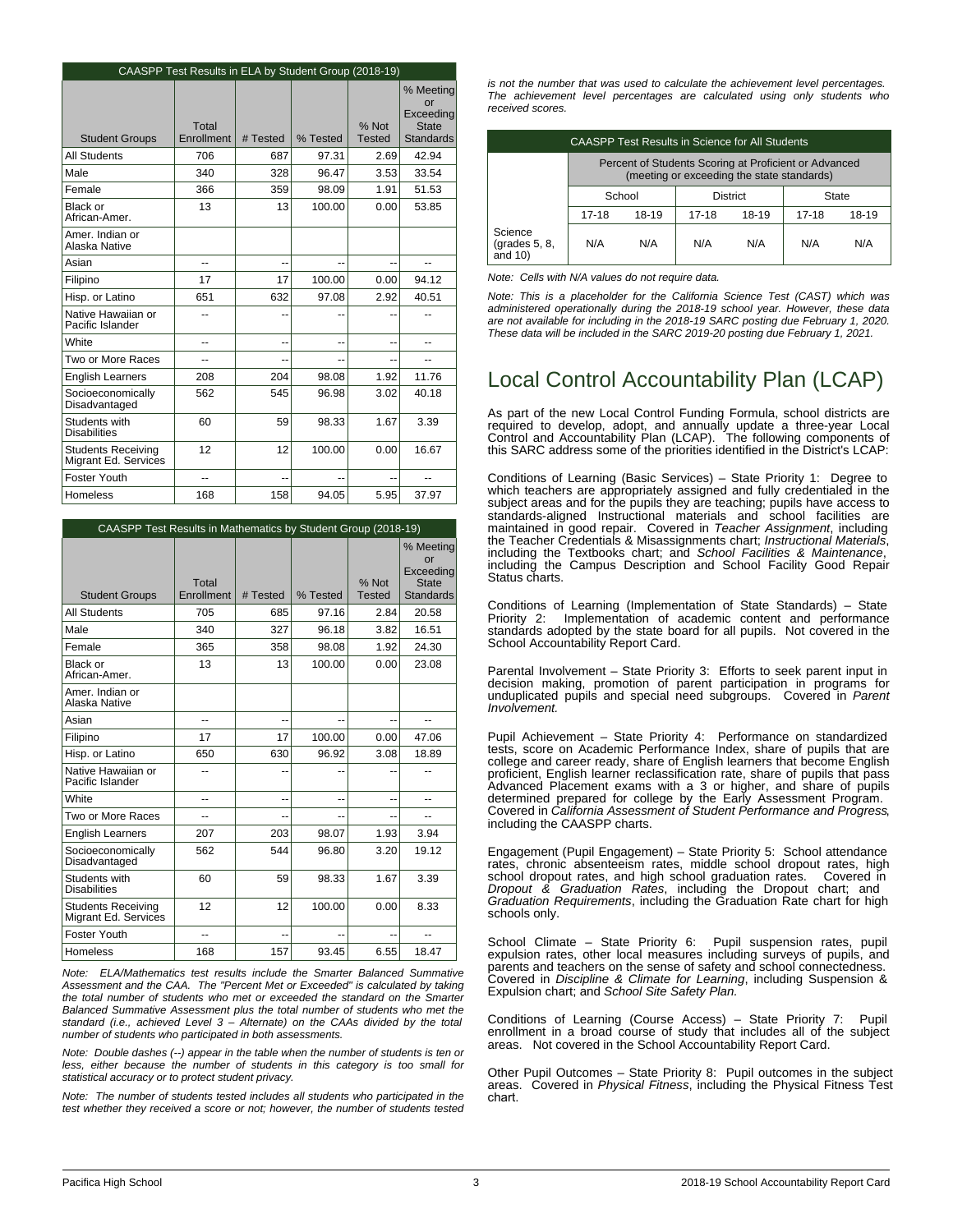# Parent Involvement

Parents are encouraged to get involved in their child's learning environment either by volunteering in the classroom, participating in a decision-making group, or simply attending school events.

Parents stay informed on upcoming events and school activities through flyers, school newsletters, and the school website. Contact the school office at (805) 278-5000 for more information on how to become involved in your child's learning environment.

### **Opportunities to Volunteer**

#### **Chaperone**

Campus Volunteers

### **Committees**

English Learner Advisory Council Parent Teacher Student Association School Site Council Migrant Advisory Council Band Boosters

### **School Activities**

Back to School Night Sports Events Triton Transition (Student Orientation) Academy Showcase Academic Awards Night Academic Letters Measure A Committee Renaissance Awards Parent Teacher Conferences Performing Arts Showcases Parent Project College/Career Workshops Coffee with the Principal Senior Awards/A-G Recognition Night Taking Care of Business (TCOB) Night

## School Facilities & Maintenance

The district takes great efforts to ensure that all schools are clean, safe, and functional through proper facilities maintenance and campus supervision. Pacifica High School's original facilities were built in 2001; ongoing maintenance and campus improvements ensure facilities remain up to date and provide adequate space for students and staff. District maintenance and site custodial staff ensure that the repairs necessary to keep the school in good condition are completed in a timely manner. A work order process is used by school and district staff to communicate non-routine maintenance requests. Emergency repairs are given the highest priority. In the last 12 months, the following improvements have been completed:

2018-19 Campus Improvements:

- Installation of security cameras and a computer security system
- Installation of new exterior lighting

2019-20 Planned Campus Improvements:

- Rework the front gate/front entrance of the school to increase student safety
- Installation of new turf, new scoreboard and additional lighting in the athletic stadium
- Installation of HVAC in classrooms

Every morning before school begins, the custodians inspect facilities for safety hazards or other conditions that need attention prior to students and staff entering school grounds. Six day custodians and seven evening custodians are assigned to Pacifica High School. The day custodians are responsible for:

- Cafeteria setup/cleanup
- General grounds maintenance
- Restroom cleaning

Restrooms are checked regularly throughout the day for cleanliness and subsequently cleaned as needed. The evening custodians are responsible for:

- Classroom cleaning
- Common use area cleaning
- Office area cleaning
- Restroom cleaning

The principal communicates with custodial staff daily concerning maintenance and school safety issues.

| <b>Campus Description</b>              |          |
|----------------------------------------|----------|
| Year Built                             | 2001     |
| Acreage                                | 55       |
| Square Footage                         | 248720   |
|                                        | Quantity |
| Permanent Classrooms                   | 80       |
| Portable Classrooms                    | 16       |
| Restrooms (sets)                       | 5        |
| Cafeteria                              | 1        |
| Performing Arts Center                 | 1        |
| Library                                | 1        |
| Art Classrooms                         | 2        |
| <b>Band Room</b>                       | 1        |
| Career Center                          | 1        |
| <b>Classroom Buildings</b>             | 4        |
| <b>Computer Labs</b>                   | 7        |
| Dance Room                             | 1        |
| Drama Room                             | 1        |
| Gymnasium                              | 1        |
| Lab Science Rooms                      | 9        |
| Portable Computer Labs                 | 3        |
| Sewing Machine Lab                     | 1        |
| State of the Art Culinary Arts Kitchen | 1        |
| <b>Teacher Work Center</b>             | 6        |
| Video Production Room                  | 1        |
| Weight Room                            | 1        |

### Facilities Inspection

The district's maintenance department inspects Pacifica High School on an annual basis in accordance with Education Code §17592.72(c)(1). Pacifica High School uses a school site inspection survey to identify unsafe or hazardous conditions and facility improvement needs. The most recent school inspection took place between Monday, April 01, 2019 and Monday, July 01, 2019. Deficiencies noted in the school inspection survey were corrected immediately by the district's maintenance department. During fiscal year 2018-19, all restrooms were fully functional and available for student use at the time of the inspection.

| <b>School Facility Good Repair Status</b><br>Most Recent Inspection: Monday, July 01, 2019 |                      |      |      |  |
|--------------------------------------------------------------------------------------------|----------------------|------|------|--|
| Item Inspected                                                                             | <b>Repair Status</b> |      |      |  |
|                                                                                            | Good                 | Fair | Poor |  |
| A. Systems                                                                                 |                      |      |      |  |
| <b>B.</b> Interior                                                                         |                      |      |      |  |
| C. Cleanliness                                                                             |                      |      |      |  |
| D. Electrical                                                                              |                      |      |      |  |
| E. Restrooms / Fountains                                                                   |                      |      |      |  |
| F. Safety                                                                                  |                      |      |      |  |
| G. Structural                                                                              |                      |      |      |  |
| H. External                                                                                |                      |      |      |  |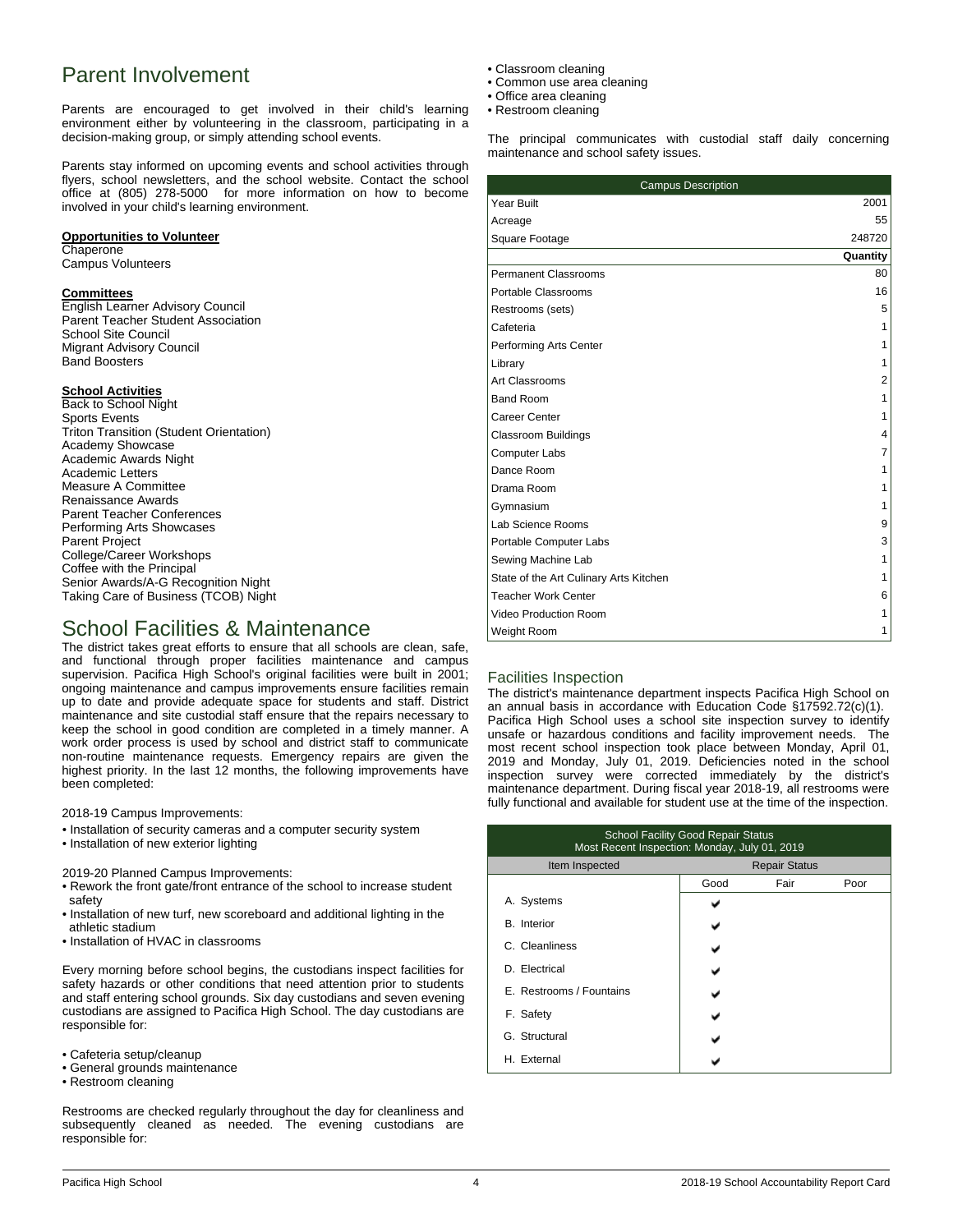| Repair Needed and Action Taken or Planned |                                                       |                                                 |  |  |
|-------------------------------------------|-------------------------------------------------------|-------------------------------------------------|--|--|
| <b>Section Number</b>                     |                                                       | Comment                                         |  |  |
| D)                                        |                                                       | Classroom 102 - #7 outlet cover missing         |  |  |
|                                           |                                                       | Classroom 103, 203, 204 - Outlet covers missing |  |  |
|                                           |                                                       | Classroom 220 - Two outlet covers missing       |  |  |
| (H)                                       |                                                       | Classroom 109 - Eye wash station (no station)   |  |  |
|                                           |                                                       |                                                 |  |  |
|                                           | Overall Summary of School Facility Good Repair Status |                                                 |  |  |
|                                           | $\sim$ $\sim$                                         |                                                 |  |  |

| Exemplary | Good | Enir<br>dll |  |
|-----------|------|-------------|--|
|           |      |             |  |
|           |      |             |  |

#### *Rating Description*

*Exemplary: The school meets most or all standards of good repair. Deficiencies noted, if any, are not signifcant and/or impact a very small area of the school.*

### Campus Supervision

School administration and teaching staff place a high priority on providing adequate adult supervision on campus before, during, and after school. As students arrive on campus each morning, the principal, assistant principals, teachers, and campus supervisors patrol the campus, entrance areas, and designated common areas. The principal, assistant principals, teachers, and campus supervisors monitor lunch time activity in the cafeteria and common student activity areas. At the end of the day when students are dismissed, the principal, assistant principals, teachers, and campus supervisors monitor student behavior and ensure students either leave campus or travel to after-school activities in a safe and orderly manner.

Pacifica High School is a closed campus. During school hours, all visitors must sign in at the school's office and wear identification badges while on school grounds.

### School Site Safety Plan

The Comprehensive School Site Safety Plan was developed for Pacifica High School in collaboration with local agencies and the district office to fulfill Senate Bill 187 requirements. Components of this plan include child abuse reporting procedures, teacher notification of dangerous pupil procedures, disaster response procedures, procedures for safe arrival and departure from school, sexual harassment policy, and dress code policy. The school's most recent school safety plan was reviewed, updated, and discussed with school staff in November 2019.

## Classroom Environment

### Discipline & Climate for Learning

Pacifica High School's discipline policies are based upon Positive Behavioral Interventions and Supports (PBIS) and a Multi-Tiered System of Supports approach to social, emotional and behavioral support. This school-wide positive behavior management plan is used as a guide to develop school rules, develop behavior management programs, promote responsibility, promote respect, and minimize classroom disruptions. disciplinary intervention is managed by school administrators in a fair, firm, and consistent manner based upon the nature of each situation.

| <b>Suspensions &amp; Expulsions</b> |        |                 |       |  |  |
|-------------------------------------|--------|-----------------|-------|--|--|
|                                     | 16-17  | $17 - 18$       | 18-19 |  |  |
|                                     | School |                 |       |  |  |
| % Students Suspended                | 6.2    | 4.6             | 5.1   |  |  |
| % Students Expelled                 | 0.5    | 0.1             | 0.3   |  |  |
|                                     |        | <b>District</b> |       |  |  |
| % Students Suspended                | 6.3    | 5.2             | 6.2   |  |  |
| % Students Expelled                 | 0.2    | 0.1             | 0.3   |  |  |
|                                     |        | <b>State</b>    |       |  |  |
| % Students Suspended                | 3.6    | 3.5             | 3.5   |  |  |
| % Students Expelled                 | 0.1    | 0.1             | 0.1   |  |  |

### Class Size

The Teaching Load Distribution table in this report illustrates the distribution of class sizes by subject area, the average class size, and the number of classes that contain 1-22 students, 23-32 students, and 33 or more students. Calculations exclude classrooms of 50 or more students.

| Average Class Size and Class Size Distribution |                                           |                            |                          |       |  |
|------------------------------------------------|-------------------------------------------|----------------------------|--------------------------|-------|--|
|                                                |                                           |                            | 2016-17                  |       |  |
|                                                | Avg.<br>Class                             |                            | <b>Number of Classes</b> |       |  |
| Subject                                        | <b>Size</b>                               | $1 - 22$<br>$33+$<br>23-32 |                          |       |  |
| English                                        | 32.0                                      | 11                         | 52                       | 45    |  |
| <b>Mathematics</b>                             | 37.0                                      | 13                         | 18                       | 52    |  |
| Science                                        | 33.0                                      | 13                         | 12                       | 58    |  |
| Social Science                                 | 35.0                                      | 8                          | 19                       | 44    |  |
|                                                | 2017-18                                   |                            |                          |       |  |
|                                                | Avg.<br>Class<br><b>Number of Classes</b> |                            |                          |       |  |
| <b>Subject</b>                                 | <b>Size</b>                               | $1 - 22$                   | 23-32                    | $33+$ |  |
| English                                        | 32.0                                      | $\overline{7}$             | 41                       | 60    |  |
| <b>Mathematics</b>                             | 29.0                                      | 19                         | 41                       | 45    |  |
| Science                                        | 26.0                                      | 27                         | 19                       | 60    |  |
| Social Science                                 | 31.0                                      | 11                         | 26                       | 60    |  |
|                                                |                                           |                            | 2018-19                  |       |  |
|                                                | Avg.<br>Class                             |                            | <b>Number of Classes</b> |       |  |
| <b>Subject</b>                                 | <b>Size</b>                               | $1 - 22$                   | 23-32                    | $33+$ |  |
| English                                        | 33.0                                      | 9                          | 31                       | 63    |  |
| <b>Mathematics</b>                             | 31.0                                      | 12                         | 45                       | 41    |  |
| Science                                        | 29.0                                      | 28                         | 16                       | 46    |  |
| Social Science                                 | 42.0                                      | 12                         | 17                       | 38    |  |

*\*Number of classes indicates how many classrooms fall into each size category (a range of total students per classroom). At the secondary level, this information is reported by subject area rather than grade level.*

## Dropout & Graduation Rates

Pacifica High School's teachers and administrative staff practice the early identification of and intervention on behalf of students who exhibit warning signs and/or behavioral traits that may lead to dropping out of school. Intervention strategies used to promote attendance and reduce dropout rates include monitoring test results and performance, parent conferences, counseling, ASB, monthly SART meetings with community representatives, Triton Transition, a rich selection of career pathway academies and other interesting classes to increase student engagement and involvement, the Condor Educational Options Center (onsite independent study program), home visits by the attendance advisors, Triton Academy (Saturday School), and SOS (Save our Seniors) at adult education. Understanding that the needs of each student are different, administrators, counselors, and teaching staff continue their efforts to discover successful solutions to help students complete their high school program.

Students must accumulate 230 course credits to receive a high school diploma from Pacifica High School. Alternative methods of acquiring a diploma are available through the continuation school, community day school, adult school, Condor High School (independent study) for those students who have been unsuccessful in a high school environment or have exhausted their opportunities to remain at Pacifica High School.

In the following Dropout & Graduation Rates table, 2017-18 data is the most current information available, since state certification/release dates for dropout data occur too late for inclusion in this report. Detailed information about dropout rates and graduation rates can be found on the DataQuest Web page at http://dq.cde.ca.gov/dataquest/.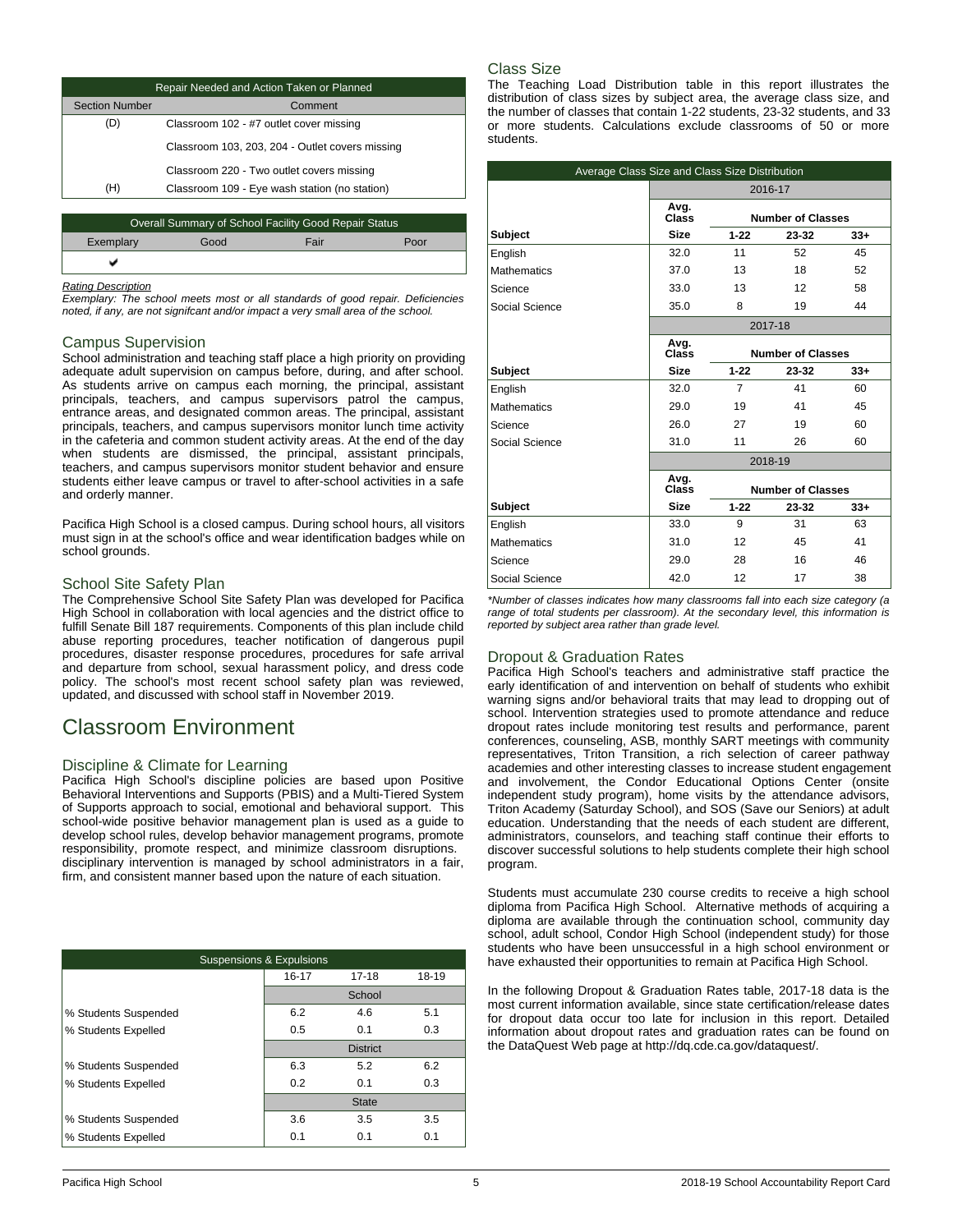| Dropout & Graduation Rates (Four-Year Cohort Rate) |                                     |           |           |  |
|----------------------------------------------------|-------------------------------------|-----------|-----------|--|
|                                                    | School                              |           |           |  |
|                                                    | $15 - 16$<br>$16 - 17$<br>$17 - 18$ |           |           |  |
| Dropout Rate                                       | 11.5%                               | 5.8%      | 7.1%      |  |
| <b>Graduation Rate</b>                             | 83.4%                               | 88.1%     | 87.6%     |  |
|                                                    | <b>District</b>                     |           |           |  |
|                                                    | 15-16                               | 16-17     | 17-18     |  |
| Dropout Rate                                       | 8.3%                                | 7.1%      | 7.1%      |  |
| <b>Graduation Rate</b>                             | 83.7%                               | 85.6%     | 84.9%     |  |
|                                                    | <b>State</b>                        |           |           |  |
|                                                    | $15 - 16$                           | $16 - 17$ | $17 - 18$ |  |
| Dropout Rate                                       | 9.7%                                | 9.1%      | 9.6%      |  |
| <b>Graduation Rate</b>                             | 83.8%                               | 82.7%     | 83.0%     |  |

*For the formula to calculate the 2017-18 and 2018-19 adjusted cohort graduation rate, see the 2018-19 Data Element Definitions document located on the SARC web page at https://www.cde.ca.gov/ta/ac/sa/*

# Curriculum & Instruction

### Staff Development

All training and curriculum development activities at Pacifica High School revolve around the California State Content Standards and Frameworks. During the 2018-19 school year, Pacifica High School held staff development training devoted to:

- Student Engagement (TAPPLE & Think Pair Share)
- Technology Training (Google Classroom)
- Advancement Via Individual Determination (AVID)
- WICOR
- CAASPP Preparation
- Equity, Rigor, Relevance, Access
- Grading Policies
- NCPI Training
- Lesson Study
- Sheltered Instruction Observation Protocol (SIOP)
- Khan Academy (PSAT/SAT Prep)
- Multi-Tiered Systems of Support (MTSS)
- ELD Focus to Support LTEL

Decisions concerning selection of staff development activities are performed by all staff using tools such as teacher input, state assessment results, and data analysis to determine the areas in which additional teacher training may enhance classroom instruction and increase student achievement levels. Pacifica High School supports ongoing professional growth throughout the year on weekly early release days. Teachers meet in both grade level and department level teams to conduct data analysis to identify areas of need. Teaching staff are provided the opportunity to participate in district-sponsored staff development workshops or training session as 1) a supplement to site-based staff development, 2) for reinforcement of or follow-up on previous training, or 3) follow-up training for newly implemented programs/curricula.

During the 2017-18, 2018-19 and 2019-20 school years, Pacifica High School's teachers had the opportunity to attend the following events hosted by the Oxnard Union High School District:

2017-18 Training:

- Next Generation Science Standards (NGSS)
- English Language Arts
- English Language Development/World Language
- Mathematics
- Social Science
- Career Technical Education

#### 2018-19 Training:

- Next Generation Science Standards (NGSS)
- English Language Arts (ELA)
- Mathematics
- Social Science
- iLit Training

2019-20 Training:

- Multi-Tiered System of Supports (MTSS)
- iLit Reading Intervention
- SkillsUSA Training for Career Pathways
- Edge Training for ESL Students
- Curriculum Design for Dual Language Immersion
- Textbook Pilot Training for Science and ELA
- Math Leadership Network
- Digital Broadcast
- Ethnic Studies Curriculum Development
- Dual Immersion Textbook Pilot Training
- VC Innovates
- AP Spanish Committee Test Development
- Next Generation Science Standards (NGSS)
- Library Learning Day
- AVID Elective Focused Note-Taking
- Data Chats for Common Assessments, Corrective
- Teaching, and Engagement • Google Platform Training
- PLC Summer Curriculum Planning, Common Syllabi,
- Technology Use, Student Engagement
- Positive Behavioral Interventions & Supports (PBIS)

Pacifica High School offers support to new and veteran teachers through peer coaching and mentoring. Instructional aides are provided targeted training focused on teaching strategies and curriculum content. Substitute teachers are invited to participate in designated staff development activities. All staff are encouraged to attend professional workshops and conferences. Classified support staff receive job-related training from department supervisors and district representatives.

| Number of School Days Dedicated to Staff Development and Continuous<br>Improvement |         |         |  |
|------------------------------------------------------------------------------------|---------|---------|--|
| 2017-18                                                                            | 2018-19 | 2019-20 |  |
|                                                                                    |         |         |  |

### Instructional Materials

All textbooks used in the core curriculum at Pacifica High School are aligned to the California Content Standards and Frameworks. Standards-based instructional materials are approved by the district's Board of Trustees. The district follows the State Board of Education's six-year adoption cycle for core content materials and the eight-year cycle for textbook adoptions in foreign language, visual and performing arts, and health.

On Wednesday, September 25, 2019, the Oxnard Union High School District's Board of Trustees held a public hearing to certify the extent to which textbooks and instructional materials have been provided to students. The Board of Trustees adopted Resolution #19-44 which certifies as required by Education Code §60119 (1) that textbooks and instructional materials were provided to all students, including English learners, in the district to the extent that each pupil has a textbook or instructional materials, or both, to use in class and to take home, (2) sufficient textbooks and instructional materials were provided to each student, including English learners, that are aligned to the academic content standards and consistent with the cycles and content of the curriculum frameworks in math, science, history-social science, and English/language arts, (3) sufficient textbooks or instructional materials were provided to each pupil enrolled in foreign language or health classes, and (4) sufficient laboratory science equipment was available for science laboratory classes offered in grades 9-12 inclusive.

In addition to core subject areas, districts are required to disclose in their SARCs the sufficiency of instructional materials used for their visual/performing arts curricula. During the 2019-20 school year, Oxnard Union High School District provided each student, including English learners, enrolled in a visual/performing arts class with a textbook or instructional materials to use in class and to take home. These materials complied with the state's content standards and curriculum frameworks.

|                              | Textbooks                                                                                        |                                           |
|------------------------------|--------------------------------------------------------------------------------------------------|-------------------------------------------|
|                              | Adoption Year Publisher & Series                                                                 | <b>Pupils Lacking</b><br><b>Textbooks</b> |
| <b>English Language Arts</b> |                                                                                                  |                                           |
| 2008                         | Bedford Fremont and Worth, The Language<br>of Composition: Reading, Writing, Rhetoric<br>Student | $0\%$                                     |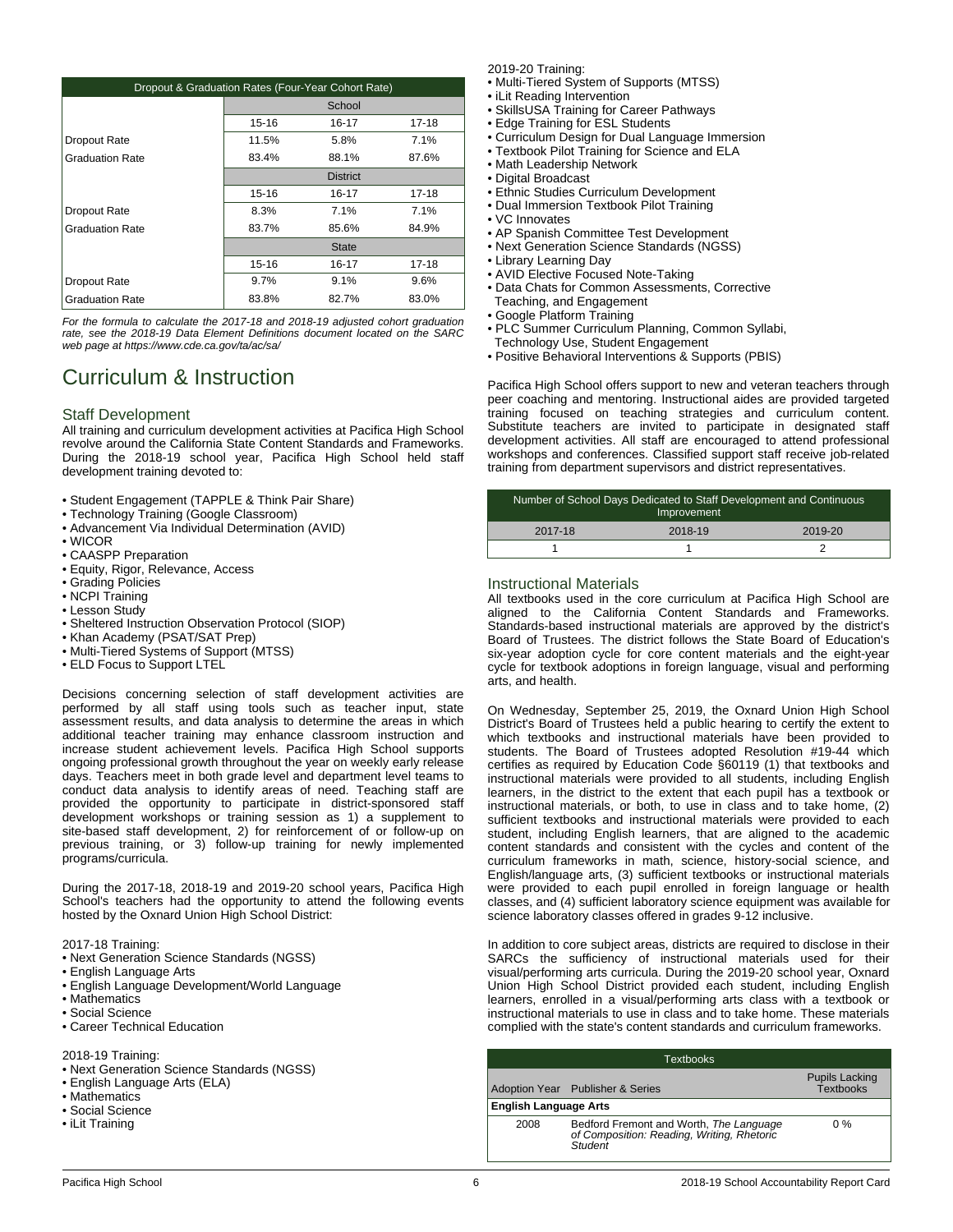| 2005                          | McDougal Littell, Language Network                                                               | 0%             |
|-------------------------------|--------------------------------------------------------------------------------------------------|----------------|
| 2005                          | McDougal Littell, The Language of Literature                                                     | $0\%$          |
| 2016                          | Pearson, The Longman Reader                                                                      | $0\%$          |
| 2007                          | Prentice Hall, Timeless Voices, Timeless<br><b>Themes The British Tradition</b>                  | 0%             |
| <b>Foreign Languages</b>      |                                                                                                  |                |
| 2007                          | EMC Paradigm, Que Chevere 1, 2, 3                                                                | 0%             |
| 2007                          | McDougal Littell, Abriendo Puertas: Lenguaje                                                     | $0\%$          |
| 2003                          | McDougal Littell, Abriendo Puertas: Tomo I &<br>Н                                                | $0\%$          |
| 2007                          | McDougal Littell, Discovering French<br>Nouveau                                                  | $0\%$          |
| 2007                          | Prentice Hall, Abriendo paso: Gramatica                                                          | $0\%$          |
| 2007                          | Prentice Hall, Abriendo paso: Lectura                                                            | $0\%$          |
| 2004                          | Prentice Hall, Momentos de los literaturas<br>hispanicas                                         | $0\%$          |
| 2003                          | Prentice Hall, Sendas Literarias 1 & 2                                                           | $0\%$          |
| 2015                          | Vista Higher Learning, D'accord (French)                                                         | $0\%$          |
| 2008                          | Vista Higher Learning, Imaginez                                                                  | 0%             |
| 2008                          | Vista Higher Learning, Imaginez: le francais<br>sans frontieres (IB)                             | $0\%$          |
| <b>Health</b>                 |                                                                                                  |                |
| 2007                          | Pearson Prentice Hall, Health                                                                    | $0\%$          |
| <b>History-Social Science</b> |                                                                                                  |                |
| 2007                          | Cengage Learning, American Pageant                                                               | $0\%$          |
| 2007                          | Glencoe/McGraw-Hill, World Geography and<br>Cultures                                             | 0%             |
| 2008                          | Houghton Mifflin Harcourt, Psychology -<br>Principles in Practice                                | $0\%$          |
| 2010                          | Houghton Mifflin Harcourt, Sociology: The<br><b>Study of Relationships</b>                       | 0%             |
| 2010                          | J. Wiley & Son, Human Geography in Action                                                        | $0\%$          |
| 2007                          | McDougal Littell, The Americans<br>Reconstruction to the 21st Century                            | $0\%$          |
| 2006                          | McGraw Hill, Economics: Principles,<br><b>Problems and Policies</b>                              | $0\%$          |
| 2006                          | Pearson Prentice Hall, Economics: Principles<br>in Action                                        | $0\%$          |
| 2006                          | Pearson Prentice Hall, Magruder's American<br>Government                                         | $0\%$          |
| 2007                          | Pearson Prentice Hall, The Western Heritage<br>Since 1300 (AP European History)                  | $0\%$          |
| 2007                          | Pearson Prentice Hall, World History: The<br>Modern World                                        | $0\%$          |
| 2011                          | Prentice Hall, The Cultural Landscape: An<br>Introduction to Human Geography                     | $0\%$          |
| 1999                          | Steck-Vaughn, <i>Fearon's American</i><br>Government                                             | 0 %            |
| 2007                          | Wadsworth, AP Psychology                                                                         | $0\%$          |
| 2010                          | Worth Publishers, Myers Psychology Second<br><b>Edition for AP</b>                               | $0\%$          |
| <b>Mathematics</b>            |                                                                                                  |                |
| 2004                          | Brooks/Cole, Physics: Calculus                                                                   | 0%             |
| 2005<br>2014                  | Cengage Learning, Business Mathematics<br>CPM Educational Program, Core<br>Connections, Course 3 | $0\%$<br>$0\%$ |
| 2013                          | CPM Educational Program, Core<br>Connections, Integrated 1                                       | 0%             |
| 2015                          | CPM Educational Program, Core<br>Connections, Integrated 2                                       | 0%             |
| 2016                          | CPM Educational Program, Core<br>Connections, Integrated 3                                       | 0%             |
| 2006                          | Glencoe/McGraw-Hill, Mathematics with<br><b>Business Applications</b>                            | 0%             |
| 2005                          | Houghton Mifflin, Calculus of a Single<br>Variable                                               | 0%             |
| 2006                          | Houghton Mifflin, PreCalculus with Limits, A<br>Graphing Approach                                | 0%             |
| 2017                          | Houghton Mifflin Harcourt, Big Ideas Math,<br>Course 1                                           | 0%             |
| 2017                          | Houghton Mifflin Harcourt, Big Ideas Math,<br>Course <sub>2</sub>                                | 0%             |
| 2017                          | Houghton Mifflin Harcourt, Big Ideas,<br>Integrated Math 1, 2 & 3                                | 0%             |

| 2007           | W. H. Freeman, The Practice of Statistics                                     | $0\%$ |
|----------------|-------------------------------------------------------------------------------|-------|
| <b>Science</b> |                                                                               |       |
| 2007           | Addison Wesley, Biology: Concepts &<br>Connections                            | $0\%$ |
| 2007           | Addison Wesley, Conceptual Physics                                            | $0\%$ |
| 2012           | Cengage Learning, Living in the Environment                                   | $0\%$ |
| 2007           | College Board, Biology: Principles of Life, AP<br>Edition                     | $0\%$ |
| 2007           | Current Publishing, Life on an Ocean Planet                                   | $0\%$ |
| 2007           | Houghton Mifflin, World of Chemistry                                          | $0\%$ |
| 2008           | Houghton Mifflin Harcourt, Environmental<br>Science                           | $0\%$ |
| 2006           | Houghton Mifflin Harcourt, General<br>Chemistry                               | $0\%$ |
| 2007           | It's About Time, Active Chemistry: A Project<br><b>Based Inquiry Approach</b> | $0\%$ |
| 2007           | It's About Time, Active Physics: A Project<br><b>Based Inquiry Approach</b>   | $0\%$ |
| 2006           | J. Wiley & Son, Fundamentals of Physics                                       | $0\%$ |
| 2007           | Pearson Prentice Hall, Conceptual Physics                                     | $0\%$ |
| 2007           | Pearson Prentice Hall. Earth Science                                          | $0\%$ |
| 2007           | Pearson Prentice Hall, Essentials of Human<br>Anatomy & Physiology            | $0\%$ |
| 2004           | Pearson Prentice Hall, Physical Science<br><b>Concepts in Action</b>          | $0\%$ |
| 2007           | Prentice Hall, Biology                                                        | $0\%$ |
|                | Science Laboratory Equipment                                                  | $0\%$ |
|                |                                                                               |       |

## College Preparation & Work Readiness

### College Preparation Courses

Students are encouraged to take required courses if they plan on attending a four-year college or university. The adjacent table illustrates the proportion of courses taken and successfully completed in relation to the number of course enrollments (sum of total enrollment in all classes).

### **Admission Requirements for California Public Universities**

#### University of California

Admission requirements for the University of California (UC) follow guidelines set forth in the Master Plan, which requires that the top one-eighth of the state's high school graduates, as well as those transfer students who have successfully completed specified college work, be eligible for admission to the UC. These requirements are designed to ensure that all eligible students are adequately prepared for University-level work. For general admission requirements please visit the University of California website at http://www.universityofcalifornia.edu/admissions/general.html.

#### California State University

Admission requirements for the California State University (CSU) use three factors to determine eligibility. They are specific high school courses; grades in specified courses, and test scores; and graduation from high school. Some campuses have higher standards for particular majors or students who live outside the local campus area. Because of the number of students who apply, a few campuses have higher standards (supplementary admission criteria) for all applicants. Most CSU campuses utilize local admission guarantee policies for students who graduate or transfer from high schools and colleges that are historically served by a CSU campus in that region. For general admissions requirements, please visit the California State University Website at http://www.calstate.edu/admission/.

| Courses for UC/CSU Admission                                                 |      |  |
|------------------------------------------------------------------------------|------|--|
|                                                                              | $\%$ |  |
| 2018-19 Pupils Enrolled in Courses Required for UC/CSU<br>Admission          | 98.9 |  |
| 2017-18 Graduates who Completed all Courses Required for<br>UC/CSU Admission | 42.3 |  |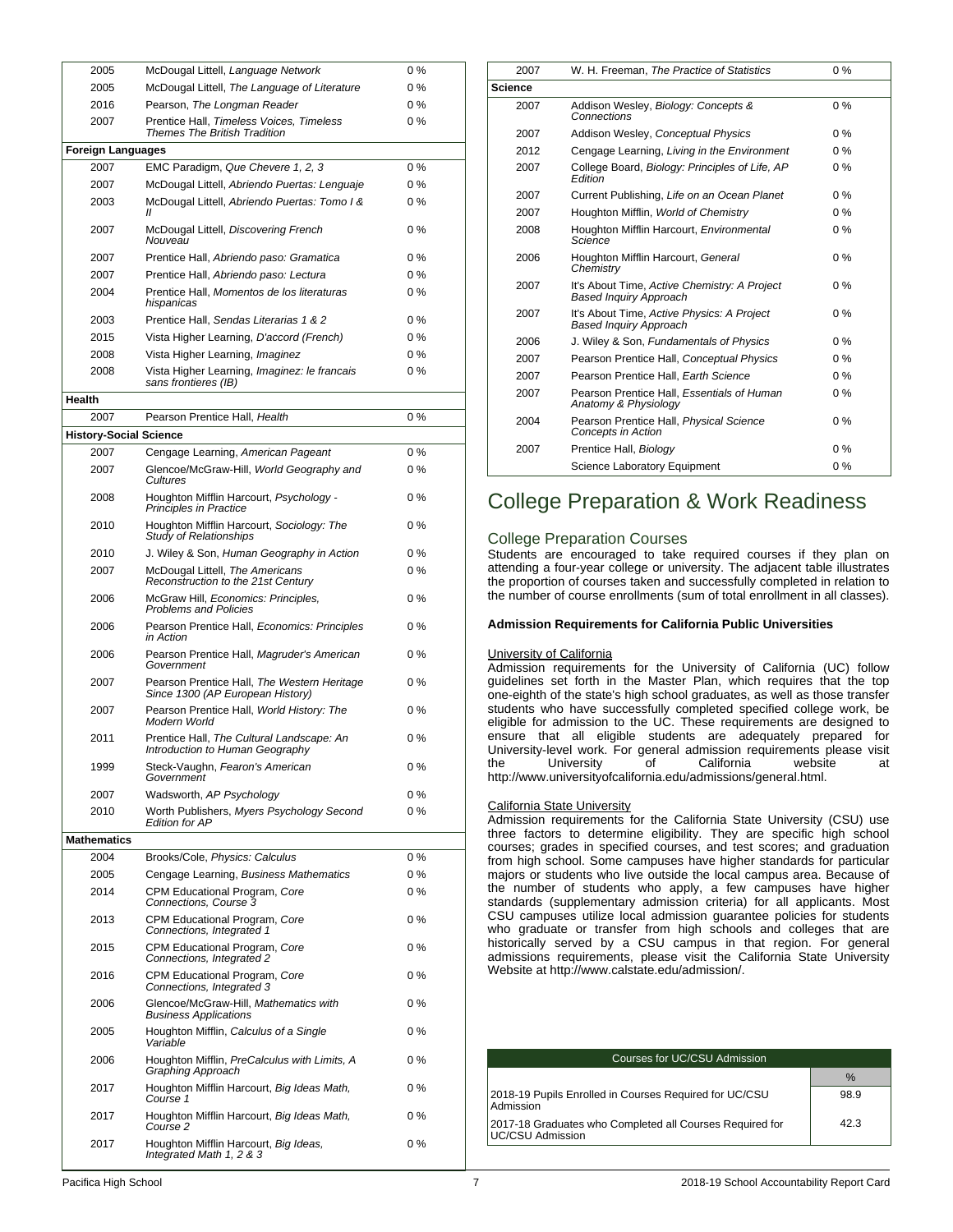### Advanced Placement

In 2018-19, Pacifica High School offered advanced placement courses for those students seeking to qualify for college credit. Sophomores, juniors, and seniors achieving a score of three, four, or five on the final AP exams qualify for college credit at most of the nation's colleges.

| Number of Advanced Placement Courses Offered<br>2018-19               |    |      |  |  |
|-----------------------------------------------------------------------|----|------|--|--|
| No. of Courses % of Students<br>Offered <sup>*</sup><br>in AP Courses |    |      |  |  |
| <b>Computer Science</b>                                               | 0  | N/A  |  |  |
| English                                                               |    | N/A  |  |  |
| Fine and Performing Arts                                              | 0  | N/A  |  |  |
| Foreign Language                                                      | 5  | N/A  |  |  |
| Mathematics                                                           | 4  | N/A  |  |  |
| Science                                                               | 6  | N/A  |  |  |
| Social Science                                                        | 12 | N/A  |  |  |
| All Courses                                                           | 34 | 20.1 |  |  |

*Note: Cells with N/A values do not require data.*

*\* Where there are student course enrollments of at least one student.*

#### Workforce Preparation

Students in grades nine through twelve receive counseling from school personnel regarding career paths and courses of study. During their freshman year, students meet with the counselor to discuss their four-year academic plan and are introduced to Pacifica High School's technical and career education programs; the counselor meets at least once a year with each student to follow-up on their progress in meeting graduation requirements and career objectives. All career and technical education (CTE) courses comply with state-adopted content standards and are integrated into the student's four-year academic plan as elective courses. Pacifica High School offers the following programs that promote leadership, develop job-related skills, provide on-the-job experience, and increase interest in school:

- Work Experience
- Regional Occupational Programs
- Workability
- Career/Partnership Academies
- Career Pathways

Individual student assessment of work readiness skills takes place through 1) End of course exams; 2) Completion of course-required projects; and 3) Course grades (work experience).

Work experience students are partnered with local employers that provide on-the-job training and mentoring for students 16 years of age or older. Work experience students receive guidance and supervision designed to ensure maximum educational benefit from part-time job placement. For more information, students should contact the counselor.

Career Education Center (CEC) Programs are offered in partnership with the County Office of Education. A variety of career technical education courses are available to help prepare high school students (16 years and older) for entry-level employment, upgrading current job skills, or obtaining more advanced levels of education.

Workability provides work experience opportunities outside the school day that meet the students' interests and aptitudes while providing real-world job experience prior to graduation. The program is available to all students with disabilities who have an Individualized Education Plan.

Pacifica High School's career/partnership academies program components include rigorous academics with a career focus, a team of teachers, and active business involvement. During the 2018-19 school year, Pacifica High School offered the following career academy programs and pathways:

Academies:

- Academy Culinary Arts
- Academy of Health Science
- Academy of Teaching & Education Careers (TECA)
- Academy of Business
- Academy of Information Technology (CODE)

### Pathways:

- CTE Intro Course • Education and Social Services
- Video Production
- Culinary and Hospitality
- Robotics
- Mariachi
- Medical
- Commercial Photography
- Business

Students enrolled in the career/partnership academies are enrolled in core classes where instructional content is more closely related to the student's chosen field of study. Core curriculum teachers and partnership academy teachers collaborate regularly to ensure three-year terms and coursework are in alignment with state standards and students' needs.

During the 2018-19 school year, Pacifica High School offered the following career technical education programs as elective courses:

CEC Courses:

- Auto Paint
	- Auto Body Repair
	- Auto Service
	- Culinary Art
	- Dental/Radiology
	- Emergency First Response
	- Floral Design
	- Fashion/Retail Merchandising
	- Graphic Design • Health/Terminology
	- Medical/Office Assistant
	- Nursing 1
	- Screenprint
	- Welding Construction
	- Digital Broadcasting
- Mariachi
- Teacher Assistant
- Office Assistant
- Food Services

Elective Courses:

- Digital Photography Production & Technology
- General Office Occupations
- Business Technology
- Child Development
- Consumer Family Services

Pacifica High School receives funds from the Carl D. Perkins Vocational and Technical Education Act (Perkins). This grant enables Pacifica High School to provide its students with the academic and technical skills needed to succeed in a knowledge- and skills-based economy and helps provide programs that prepare students for both postsecondary education and the careers of their choice. CTE table in this report shows the total number of students participating in the district's CTE courses and regional occupational programs and program completion rates. For more information on career technical programs, ROP, workability, partnership academies, and work experience, contact the counselor or visit the state's career technical website at http://www.cde.ca.gov/ci/ct/.

| Career Technical Education (CTE) Program Participation<br>2018-19                                                    |       |
|----------------------------------------------------------------------------------------------------------------------|-------|
| Total number of students participating in CTE programs                                                               | 1318  |
| Percentage of students completing CTE program and earning a<br>high school diploma                                   | 39.3% |
| Percentage of CTE courses sequenced or articulated between<br>the school and institutions of postsecondary education | 11.8% |

# Professional Staff

### Counseling & Support Staff

Pacifica High School provides professional, highly qualified staff that provide additional services and support centered on the whole student academically, physically, and mentally. The Counseling and Support Services table in this report illustrates the availability of non-instructional support staff to Pacifica High School's students. Full-time equivalent (FTE) is a standard measurement used to identify an employee's regular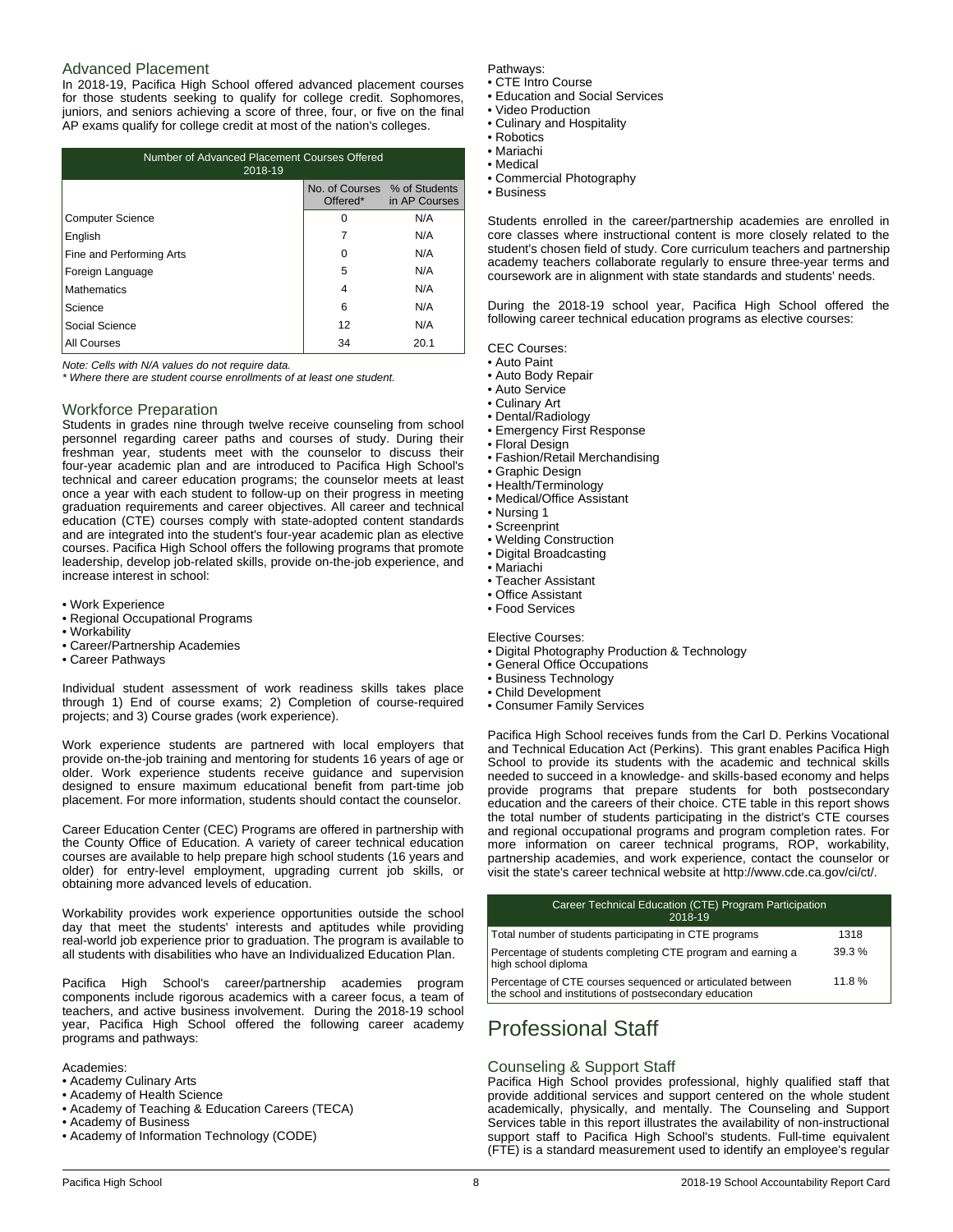work load on a weekly basis. For example, an FTE of 1.0 designates a full-time position and the employee is on campus and available all day every day of the week; an FTE of 0.5 indicates that the staff member is available and on campus a portion (50%) of the week.

| Academic Counselors & Other Support Staff<br>(Nonteaching Professional Staff)<br>2018-19 |                 |     |  |  |
|------------------------------------------------------------------------------------------|-----------------|-----|--|--|
|                                                                                          | No. of<br>Staff | FTE |  |  |
| Academic Counselor                                                                       | 8               | 8.0 |  |  |
| <b>Campus Supervisors</b>                                                                | 11              | 7.0 |  |  |
| Guidance Technicians                                                                     | 3               | 2.5 |  |  |
| Psychologists                                                                            | $\mathfrak{p}$  | 2.0 |  |  |
| Speech Pathologists                                                                      | 2               | 2.0 |  |  |
| <b>Adaptive PE</b>                                                                       | 1               | 0.2 |  |  |
| Career Center Technician                                                                 |                 | 1 O |  |  |
| <b>Health Technician</b><br>0.75                                                         |                 |     |  |  |
| Librarian                                                                                |                 | 1.0 |  |  |
| <b>Nurse</b>                                                                             |                 | 1.0 |  |  |
| Textbook/Library Media Clerk                                                             |                 | 1.0 |  |  |
| Counselor-to-Student Ratio: 1:387                                                        |                 |     |  |  |

*Note: One Full Time Equivalent (FTE) equals one staff member working full time; one FTE could also represent two staff members who each work 50% of full time.*

### Teacher Assignment

During the 2018-19 school year, Pacifica High School had 122 teachers who met all credential requirements in accordance with state guidelines. The chart below identifies the number of teachers at both the school and district who are 1) fully credentialed; 2) without full credentials; 3) teaching outside subject area of competence; 4) misassignments for English learners; 5) total teacher misassignments; and 6) vacant teacher positions. The term "misassignments" refers to the number of positions filled by teachers who lack legal authorization to teach that grade level, subject area, student group, etc.

| <b>Teacher Credentials &amp; Assignments</b>                                             |          |                |           |       |
|------------------------------------------------------------------------------------------|----------|----------------|-----------|-------|
|                                                                                          |          | School         |           |       |
|                                                                                          | 17-18    | 18-19          | $19 - 20$ | 19-20 |
| <b>Total Teachers</b>                                                                    | 124      | 124            | 125       | 699   |
| <b>Teachers With Full Credentials</b>                                                    | 122      | 122            | 125       | 695   |
| <b>Teachers Without Full</b><br>Credentials                                              | 2        | $\overline{2}$ | U         | 4     |
| <b>Teachers Teaching Outside</b><br>Subject Area of Competence<br>(With Full Credential) | 24       | 28             | 23        | 94    |
| Misassignments of Teachers of<br><b>English Learners</b>                                 | $\Omega$ | 0              | $\Omega$  | 0     |
| Total Teacher Misassignments*                                                            | 0        | 0              | 0         | 94    |
| Vacant Teacher Positions                                                                 |          |                |           | 5     |

*Note: "Misassignments" refers to the number of positions filled by teachers who lack legal authorization to teach that grade level, subject area, student group, etc.*

*\*Total Teacher Misassignments includes the number of Misassignments of Teachers of English Learners.*

# District Expenditures

### Salary & Budget Comparison

State law requires comparative salary and budget information to be reported to the general public. For comparison purposes, the State Department of Education has provided average salary data from school districts having similar average daily attendance throughout the state. (Note: 2017-18 salary comparison data was the most recent data available at the time this report was published.)

| <b>Teacher and Administrative Salaries</b><br>2017-18 |                 |                                                   |  |  |
|-------------------------------------------------------|-----------------|---------------------------------------------------|--|--|
|                                                       | <b>District</b> | State Average of<br>Districts in Same<br>Category |  |  |
| Beginning Teacher Salary                              | \$53,785        | \$52,466                                          |  |  |
| Mid-Range Teacher Salary                              | \$96,547        | \$87,373                                          |  |  |
| <b>Highest Teacher Salary</b>                         | \$104,556       | \$109,803                                         |  |  |
| Superintendent Salary                                 | \$220,420       | \$241,221                                         |  |  |
| <b>Average Principal Salaries:</b>                    |                 |                                                   |  |  |
| <b>Elementary School</b>                              | N/A             | N/A                                               |  |  |
| Middle School                                         | N/A             | \$142,025                                         |  |  |
| High School                                           | \$148,258       | \$153,904                                         |  |  |
| <b>Percentage of Budget:</b>                          |                 |                                                   |  |  |
| <b>Teacher Salaries</b>                               | 33%             | 33%                                               |  |  |
| Administrative Salaries                               | 4%              | 5%                                                |  |  |

*For detailed information on salaries, see the CDE Certificated Salaries & Benefits Web page at http://www.cde.ca.gov/ds/fd/cs/.*

## Expenditures Per Student

For the 2017-18 school year, Oxnard Union High School District spent an average of \$11,872 of total general funds to educate each student (based on 2017-18 audited financial statements and in accordance with calculations defined in Education Code §41372). The table in this report 1) compares the school's per pupil expenditures from unrestricted (basic) and restricted (supplemental) sources with other schools in the district and throughout the state, and 2) compares the average teacher salary at the school site with average teacher salaries at the district and state levels. Detailed information regarding salaries can be found at the CDE website at www.cde.ca.gov/ds/fd/ec/ and www.cde.ca.gov/ds/fd/cs/. (The figures shown in the table below reflect the direct cost of educational services, per ADA, excluding food services, facilities acquisition and construction, and certain other expenditures.)

In addition to general fund state funding, Oxnard Union High School District receives state and federal categorical funding for special programs. For the 2017-18 school year, the district received categorical, special education, and support programs funds for:

- Agricultural Career Technical Education Incentive
- CA Partnership Academies: Green & Clean Academies
- California Career Pathways Trust
- California Clean Energy Jobs Act
- Career and Technical Education Programs
- Career Technical Education Incentive Grant Program
- Department of Rehabilitation
- Education Protection Account
- Governor's CTE Initiative: CA Partnership Academies
- Lottery: Instructional Materials
- Medi-Cal Billing Option
- Ongoing and Major Maintenance Account
- Other Federal Funds
- Other Local: Locally defined
- Special Education
- State Lottery
	- STRS On-Behalf Pension Contributions
	- Title I, II, III
	- Tobacco-Use Prevention Education